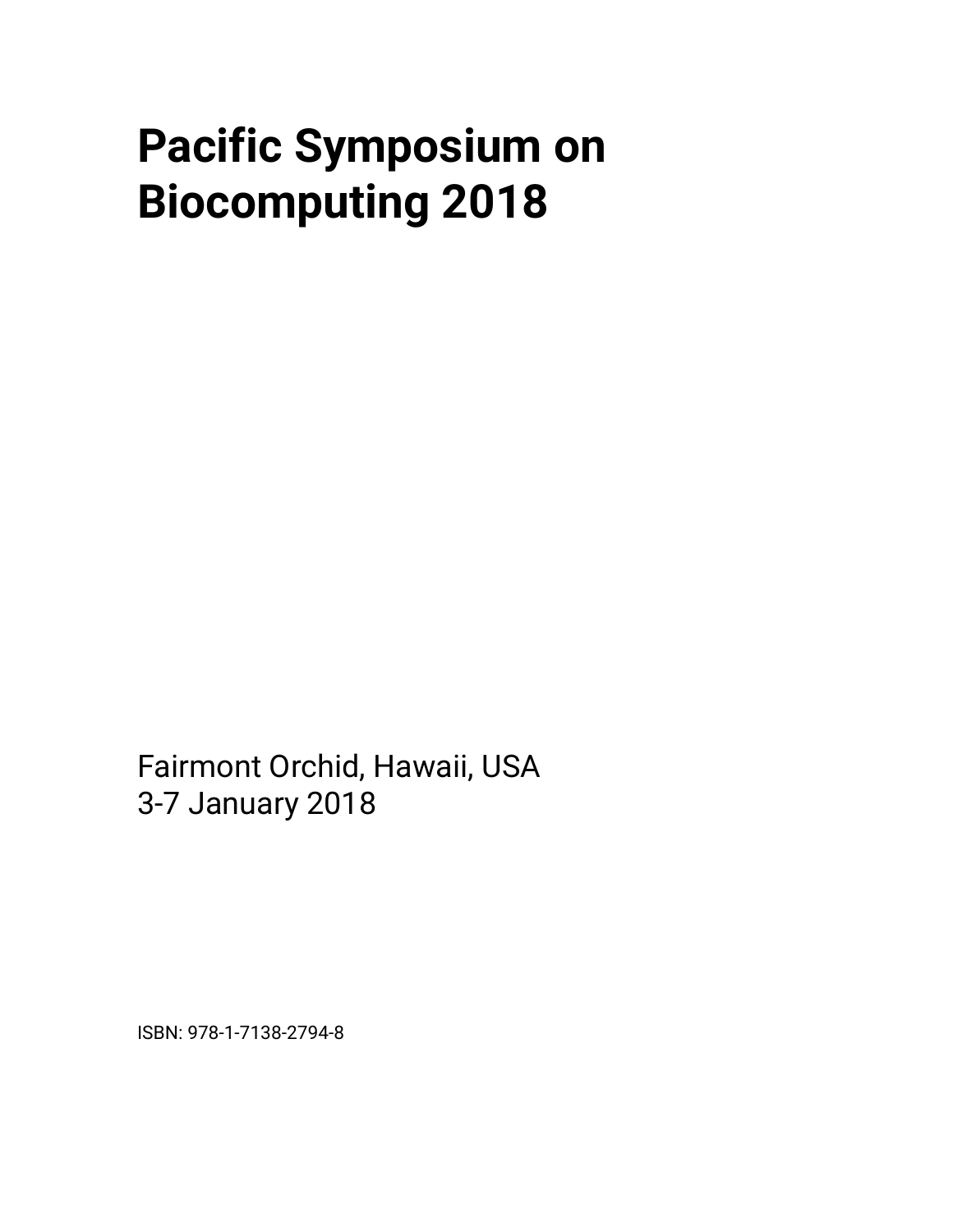**Printed from e-media with permission by:**

Curran Associates, Inc. 57 Morehouse Lane Red Hook, NY 12571



**Some format issues inherent in the e-media version may also appear in this print version.**

The full collection of papers in these proceedings is licensed under a Creative Commons Attribution 4.0 International License. License details: http://creativecommons.org/licenses/by/4.0/. The individual papers are © 2017 The Authors. Distributed under the terms of the Creative Commons Attribution Non-Commercial (CC BY-NC) 4.0 License License details: https://creativecommons.org/licenses/by-nc/4.0/.

Printed with permission by Curran Associates, Inc. (2021)

World Scientific Publishing Co., Inc. 27 Warren Street, Suite 401-402 Hackensack, NJ 07601

Phone: 1-201-487-9655 Fax: 1-201-487-9656

www.worldscientific.com

#### **Additional copies of this publication are available from:**

Curran Associates, Inc. 57 Morehouse Lane Red Hook, NY 12571 USA Phone: 845-758-0400 Fax: 845-758-2634 Email: curran@proceedings.com Web: www.proceedings.com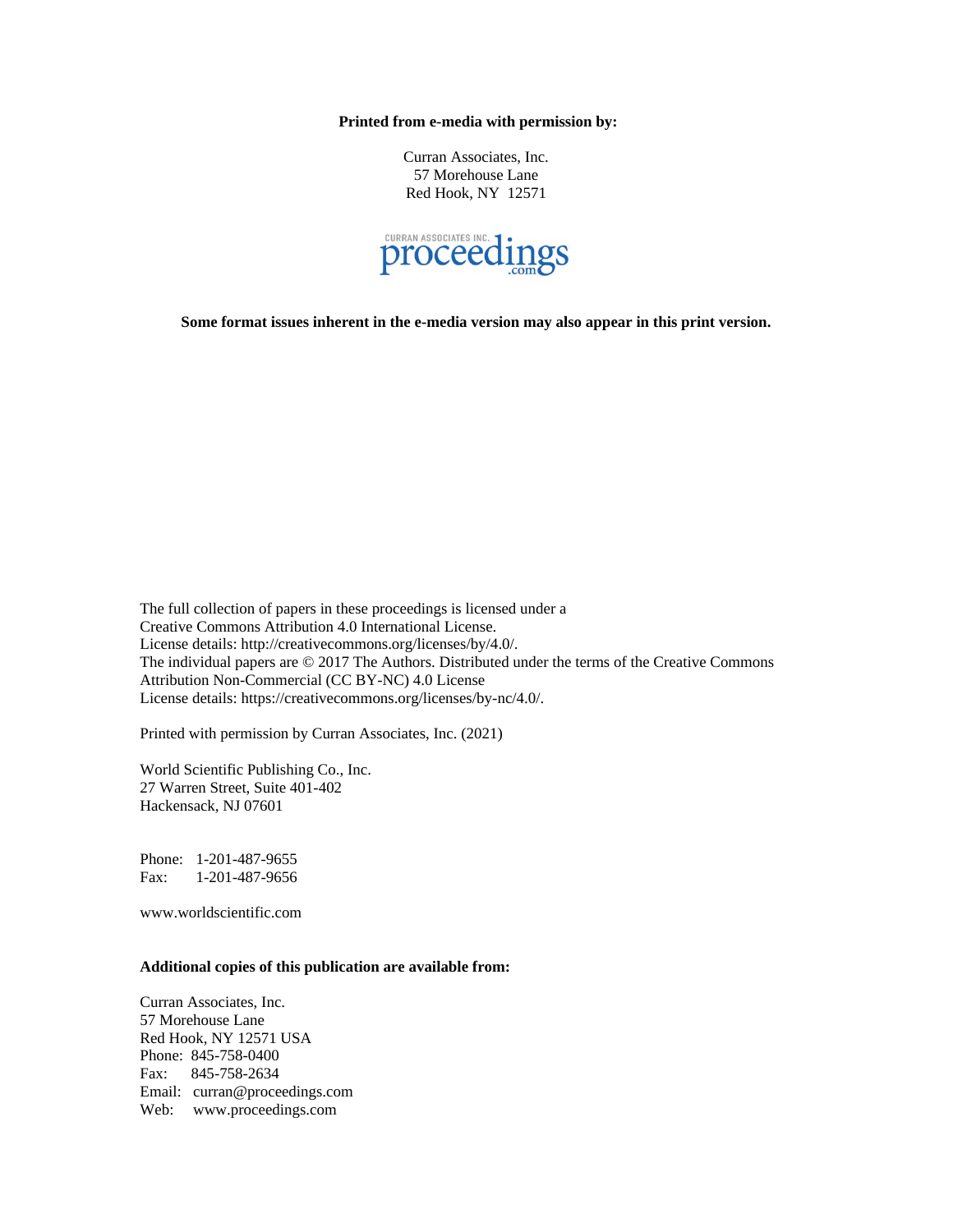## **TABLE OF CONTENTS**

#### **APPLICATIONS OF GENETICS, GENOMICS AND BIOINFORMATICS IN DRUG DISCOVERY**

| SESSION INTRODUCTION - APPLICATIONS OF GENETICS, GENOMICS AND                                                                                                                                                                   |  |
|---------------------------------------------------------------------------------------------------------------------------------------------------------------------------------------------------------------------------------|--|
| Richard Bourgon, Frederick E. Dewey, Zhengyan Kan, Shuyu D. Li                                                                                                                                                                  |  |
| CHARACTERIZATION OF DRUG-INDUCED SPLICING COMPLEXITY IN PROSTATE<br>Xintong Chen, Sander Houten, Kimaada Allette, Robert P. Sebra, Gustavo Stolovitzky, Bojan<br>Losic                                                          |  |
| PREDICTION OF PROTEIN-LIGAND INTERACTIONS FROM PAIRED PROTEIN<br>Peyton Greenside, Maureen Hillenmeyer, Anshul Kundaje                                                                                                          |  |
| CELL-SPECIFIC PREDICTION AND APPLICATION OF DRUG-INDUCED GENE<br>Rachel Hodos, Ping Zhang, Hao-Chih Lee, Qiaonan Duan, Zichen Wang, Neil R. Clark, Avi<br>Ma'Ayan, Fei Wang, Brian Kidd, Jianying Hu, David Sontag, Joel Dudley |  |
| LARGE-SCALE INTEGRATION OF HETEROGENEOUS PHARMACOGENOMIC DATA<br>Yunan Luo, Sheng Wang, Jinfeng Xiao, Jian Peng                                                                                                                 |  |
| CHEMICAL REACTION VECTOR EMBEDDINGS: TOWARDS PREDICTING DRUG<br>Emily K. Mallory, Ambika Acharya, Stefano E. Rensi, Peter J Turnbaugh, Roselie A. Bright,<br>Russ B. Altman                                                     |  |
| LOSS-OF-FUNCTION OF NEUROPLASTICITY-RELATED GENES CONFERS RISK FOR<br>Milo R. Smith, Benjamin S. Glicksberg, Li Li, Rong Chen, Hirofumi Morishita, Joel T. Dudley                                                               |  |
| EXTRACTING A BIOLOGICALLY RELEVANT LATENT SPACE FROM CANCER<br>Gregory P. Way, Casey S. Greene                                                                                                                                  |  |
| DIFFUSION MAPPING OF DRUG TARGETS ON DISEASE SIGNALING NETWORK<br>Jielin Xu, Kelly Regan-Fendt, Siyuan Deng, William E. Carson III, Philip R. O. Payne, Fuhai<br>Li                                                             |  |
|                                                                                                                                                                                                                                 |  |

## **CHALLENGES OF PATTERN RECOGNITION IN BIOMEDICAL DATA**

| SESSION INTRODUCTION - CHALLENGES OF PATTERN RECOGNITION IN                          |  |
|--------------------------------------------------------------------------------------|--|
|                                                                                      |  |
| Shefali Setia Verma, Anurag Verma, Anna Okula Basile, Marta-Byrska Bishop, Christian |  |
| <i>Darabos</i>                                                                       |  |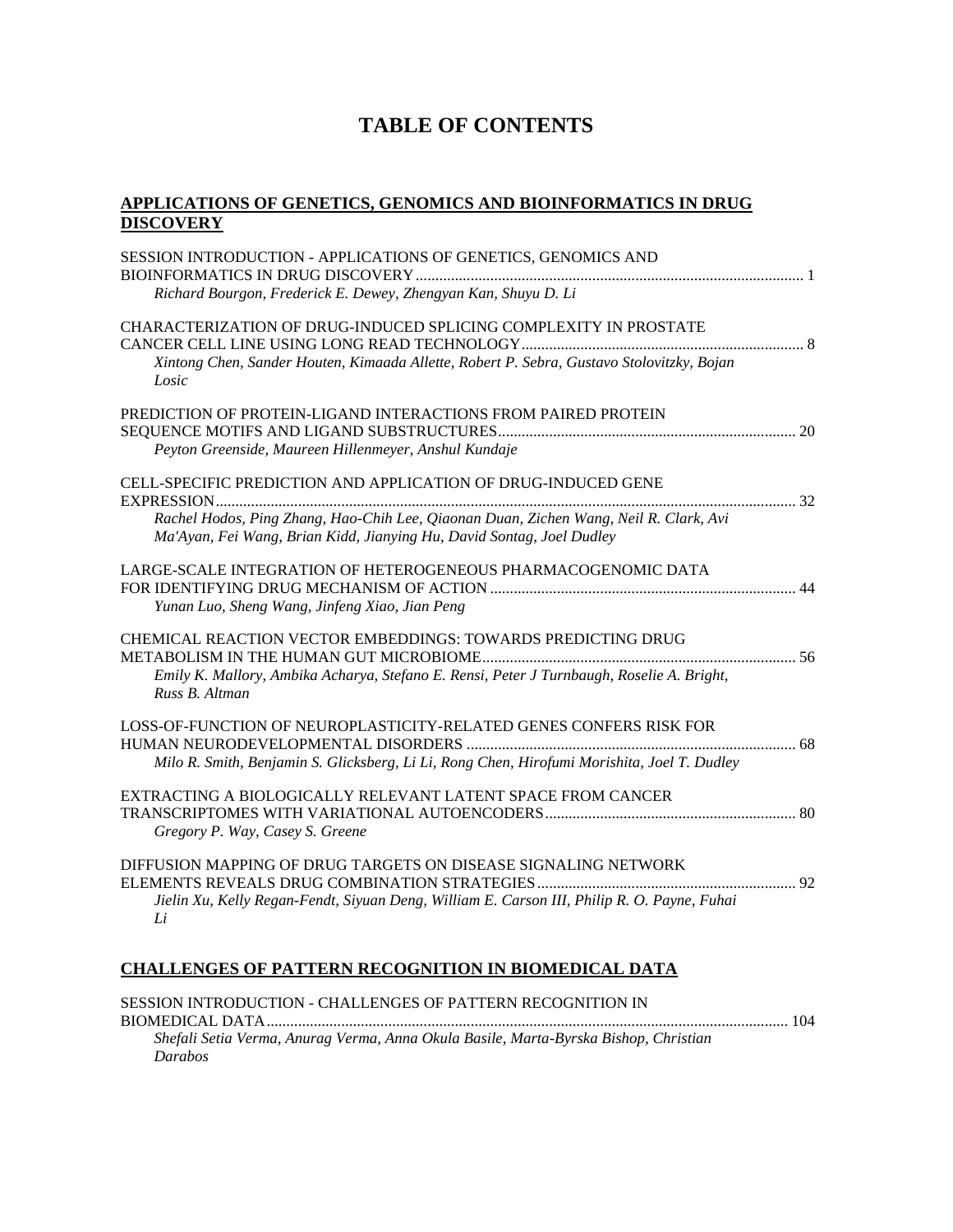| LARGE-SCALE ANALYSIS OF DISEASE PATHWAYS IN THE HUMAN INTERACTOME  111<br>Monica Agrawal, Marinka Zitnik, Jure Leskovec                                                                                                  |  |
|--------------------------------------------------------------------------------------------------------------------------------------------------------------------------------------------------------------------------|--|
| MAPPING PATIENT TRAJECTORIES USING LONGITUDINAL EXTRACTION AND DEEP<br>Brett K. Beaulieu-Jones, Patryk Orzechowski, Jason H. Moore                                                                                       |  |
| OWL-NETS: TRANSFORMING OWL REPRESENTATIONS FOR IMPROVED NETWORK<br>Tiffany J. Callahan, William A. Baumgartner Jr., Michael Bada, Adrianne L. Stefanski,<br>Ignacio Tripodi, Elizabeth K. White, Lawrence E. Hunter      |  |
| AUTOMATED DISEASE COHORT SELECTION USING WORD EMBEDDINGS FROM<br>Benjamin S. Glicksberg, Riccardo Miotto, Kipp W. Johnson, Khader Shameer, Li Li, Rong<br>Chen, Joel T. Dudley                                           |  |
| FUNCTIONAL NETWORK COMMUNITY DETECTION CAN DISAGGREGATE AND<br>Lia X. Harrington, Gregory P. Way, Jennifer A. Doherty, Casey S. Greene                                                                                   |  |
| AN ULTRA-FAST AND SCALABLE QUANTIFICATION PIPELINE FOR TRANSPOSABLE<br>Hyun-Hwan Jeong, Hari Krishna Yalamanchili, Caiwei Guo, Joshua M. Shulman, Zhandong<br>Liu                                                        |  |
| CAUSAL INFERENCE ON ELECTRONIC HEALTH RECORDS TO ASSESS BLOOD<br>PRESSURE TREATMENT TARGETS: AN APPLICATION OF THE PARAMETRIC G<br>Kipp W. Johnson, Benjamin S. Glicksberg, Rachel Hodos, Khader Shameer, Joel T. Dudley |  |
| DATA-DRIVEN ADVICE FOR APPLYING MACHINE LEARNING TO BIOINFORMATICS<br>Randal S. Olson, William La Cava, Zairah Mustahsan, Akshay Varik, Jason H. Moore                                                                   |  |
| IMPROVING THE EXPLAINABILITY OF RANDOM FOREST CLASSIFIER - USER<br>Dragutin Petkovic, Russ B. Altman, Mike Wong, Arthur Vigil                                                                                            |  |
| TREE-BASED METHODS FOR CHARACTERIZING TUMOR DENSITY HETEROGENEITY 216<br>Katherine Shoemaker, Brian P. Hobbs, Karthik Bharath, Chaan S. Ng, Veerabhadran<br>Baladandayuthapani                                           |  |
| HOW POWERFUL ARE SUMMARY-BASED METHODS FOR IDENTIFYING EXPRESSION-<br>Yogasudha Veturi, Marylyn D. Ritchie                                                                                                               |  |
| DEMOCRATIZING HEALTH DATA FOR TRANSLATIONAL RESEARCH                                                                                                                                                                     |  |

| SESSION INTRODUCTION - DEMOCRATIZING HEALTH DATA FOR TRANSLATIONAL      |  |
|-------------------------------------------------------------------------|--|
|                                                                         |  |
| Philip R. O Payne, Nigam H. Shah, Jessica D. Tenenbaum, Lara Mangravite |  |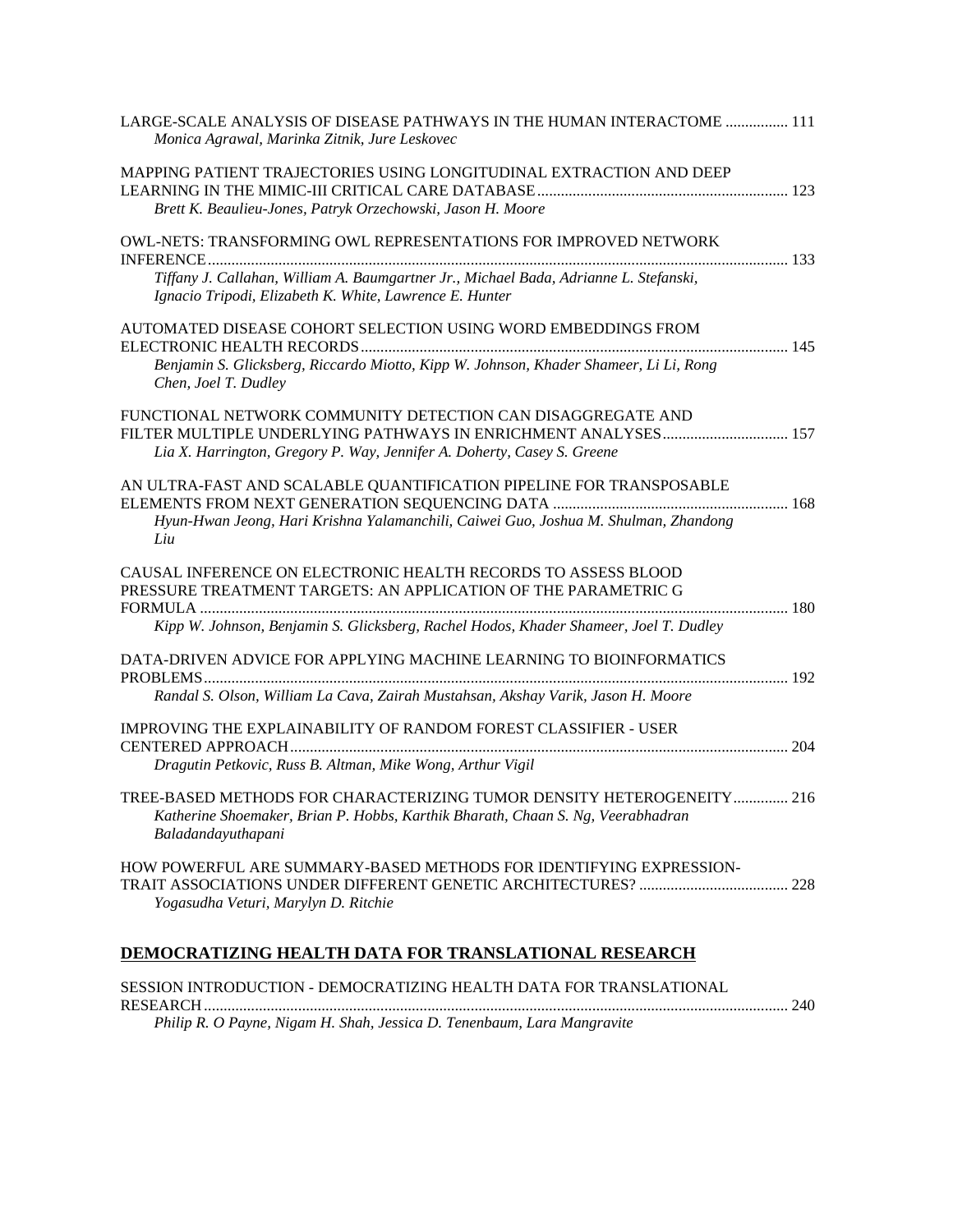| CLINGEN CANCER SOMATIC WORKING GROUP - STANDARDIZING AND<br>DEMOCRATIZING ACCESS TO CANCER MOLECULAR DIAGNOSTIC DATA TO DRIVE<br>Subha Madhavan, Deborah Ritter, Christine Micheel, Shruti Rao, Angshumoy Roy, Dmitriy<br>Sonkin, Matthew McCoy, Malachi Griffith, Obi L Griffith, Peter McGarvey, Shashikant<br>Kulkarni |  |
|---------------------------------------------------------------------------------------------------------------------------------------------------------------------------------------------------------------------------------------------------------------------------------------------------------------------------|--|
| A HEURISTIC METHOD FOR SIMULATING OPEN-DATA OF ARBITRARY COMPLEXITY<br>THAT CAN BE USED TO COMPARE AND EVALUATE MACHINE LEARNING METHODS  259<br>Jason H. Moore, Maksim Shestov, Peter Schmitt, Randal S. Olson                                                                                                           |  |
| <b>IDENTIFYING NATURAL HEALTH PRODUCT AND DIETARY SUPPLEMENT</b><br>Vivekanand Sharma, Indra Neil Sarkar                                                                                                                                                                                                                  |  |
| BEST PRACTICES AND LESSONS LEARNED FROM REUSE OF 4 PATIENT-DERIVED<br>Jessica D. Tenenbaum, Colette Blach                                                                                                                                                                                                                 |  |
| John Darrell Van Horn, Lily Fierro, Jeana Kamdar, Jonathan Gordon, Crystal Stewart,<br>Avnish Bhattrai, Sumiko Abe, Xiaoxiao Lei, Caroline O'Driscoll, Aakanchha Sinha,<br>Priyambada Jain, Gully Burns, Kristina Lerman, Jose Luis Ambite                                                                                |  |
| Heng Huang, Li Shen, Paul M. Thompson, Kun Huang, Junzhou Huang, Lin Yang                                                                                                                                                                                                                                                 |  |
| HERITABILITY ESTIMATES ON RESTING STATE FMRI DATA USING THE ENIGMA<br>Bhim M. Adhikari, Neda Jahanshad, Dinesh Shukla, David C. Glahn, John Blangero, Richard<br>C. Reynolds, Robert W. Cox, Els Fieremans, Jelle Veraart, Dmitry S. Novikov, Thomas E.<br>Nichols, L. Elliot Hong, Paul M. Thompson, Peter Kochunov      |  |
| Benjamin Chidester, Minh N. Do, Jian Ma                                                                                                                                                                                                                                                                                   |  |
| MRI TO MGMT: PREDICTING METHYLATION STATUS IN GLIOBLASTOMA PATIENTS<br>Lichy Han, Maulik R. Kamdar                                                                                                                                                                                                                        |  |
| Chenglong Huang, Albert Zhang, Guanghua Xiao                                                                                                                                                                                                                                                                              |  |
| GENOTYPE-PHENOTYPE ASSOCIATION STUDY VIA NEW MULTI-TASK LEARNING<br>Zhouyuan Huo, Dinggang Shen, Heng Huang                                                                                                                                                                                                               |  |
| CODON BIAS AMONG SYNONYMOUS RARE VARIANTS IS ASSOCIATED WITH<br>Jason E. Miller, Manu K. Shivakumar, Shannon L. Risacher, Andrew J. Saykin, Seunggeun<br>Lee, Kwangsik Nho, Dokyoon Kim                                                                                                                                   |  |
| <b>BUILDING TRANS-OMICS EVIDENCE: USING IMAGING AND 'OMICS' TO</b><br>Arunima Srivastava, Chaitanya Kulkarni, Parag Mallick, Kun Huang, Raghu Machiraju                                                                                                                                                                   |  |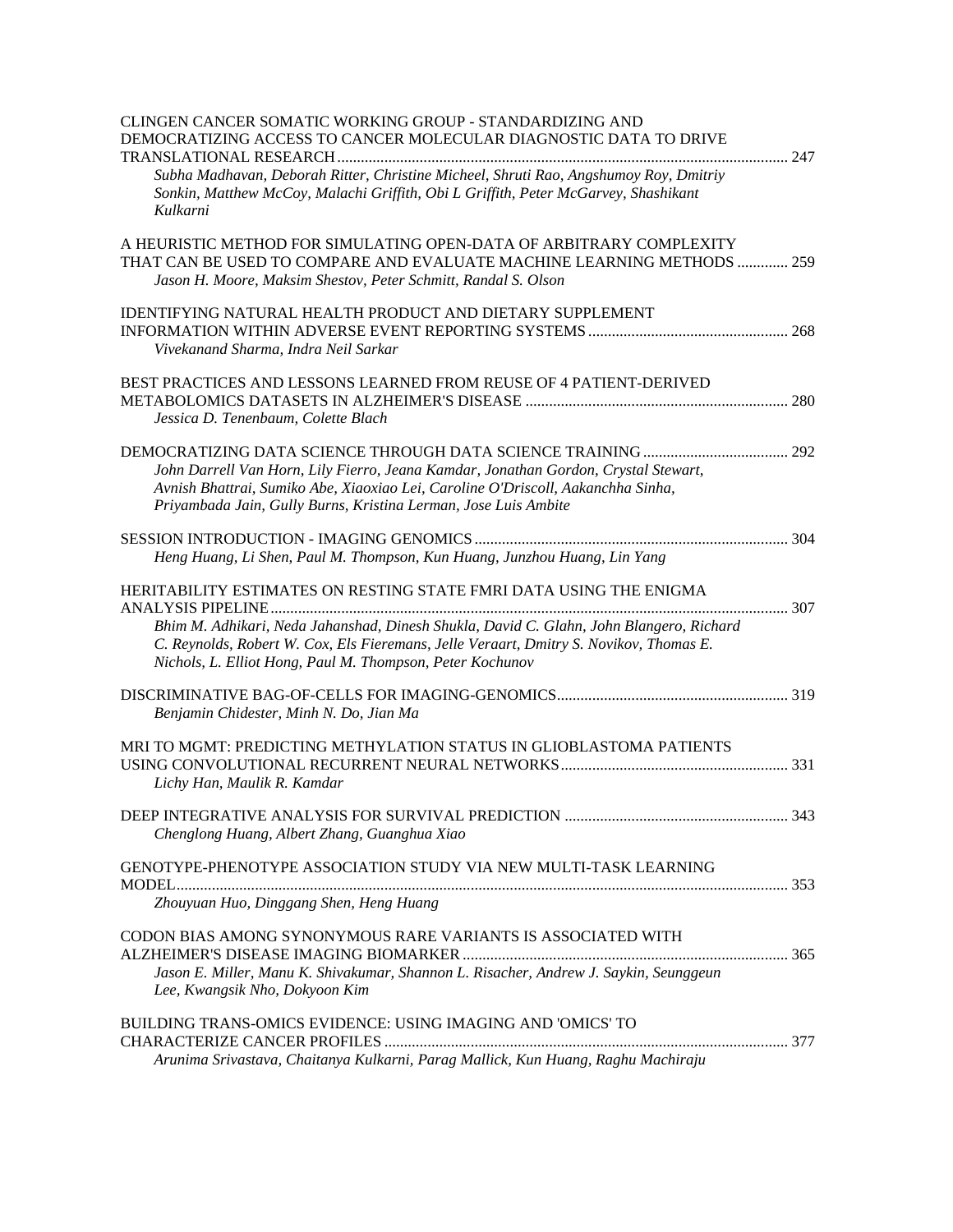### **PRECISION MEDICINE: FROM DIPLOTYPES TO DISPARITIES TOWARDS IMPROVED HEALTH AND THERAPIES**

| SESSION INTRODUCTION - PRECISION MEDICINE: FROM DIPLOTYPES TO                                                                                                           |  |
|-------------------------------------------------------------------------------------------------------------------------------------------------------------------------|--|
| Dana C. Crawford, Alexander A. Morgan, Joshua C. Denny, Bruce J. Aronow, Steven E.<br><b>Brenner</b>                                                                    |  |
| SINGLE SUBJECT TRANSCRIPTOME ANALYSIS TO IDENTIFY FUNCTIONALLY                                                                                                          |  |
| Joanne Berghout, Qike Li, Nima Pouladi, Jianrong Li, Yves A. Lussier                                                                                                    |  |
| USING SIMULATION AND OPTIMIZATION APPROACH TO IMPROVE OUTCOME                                                                                                           |  |
| Chih-Lin Chi, Lu He, Kourosh Ravvaz, John Weissert, Peter J. Tonellato                                                                                                  |  |
|                                                                                                                                                                         |  |
| Alexandra E. Fish, Dana C. Crawford, John A. Capra, William S. Bush                                                                                                     |  |
| COALITIONAL GAME THEORY AS A PROMISING APPROACH TO IDENTIFY                                                                                                             |  |
| Anika Gupta, Min Woo Sun, Kelley M. Paskov, Nate T. Stockham, Jae-Yoon Jung, Dennis P.<br>Wall                                                                          |  |
| EVALUATION OF PREDIXCAN FOR PRIORITIZING GWAS ASSOCIATIONS AND                                                                                                          |  |
| Binglan Li, Shefali S. Verma, Yogasudha C. Veturi, Anurag Verma, Yuki Bradford, David W.<br>Haas, Marylyn D. Ritchie                                                    |  |
| CONSIDERATIONS FOR AUTOMATED MACHINE LEARNING IN CLINICAL<br>METABOLIC PROFILING: ALTERED HOMOCYSTEINE PLASMA CONCENTRATION                                             |  |
|                                                                                                                                                                         |  |
| Alena Orlenko, Jason H. Moore, Patryk Orzechowski, Randal S. Olson, Junmei Cairns, Pedro<br>J. Caraballo, Richard M. Weinshilboum, Liewei Wang, Matthew K. Breitenstein |  |
| ADDRESSING VITAL SIGN ALARM FATIGUE USING PERSONALIZED ALARM                                                                                                            |  |
| Sarah Poole, Nigam Shah                                                                                                                                                 |  |
| EMERGENCE OF PATHWAY-LEVEL COMPOSITE BIOMARKERS FROM CONVERGING                                                                                                         |  |
|                                                                                                                                                                         |  |
| Samir Rachid Zaim, Qike Li, A. Grant Schissler, Yves A. Lussier                                                                                                         |  |
| ANALYZING METABOLOMICS DATA FOR ASSOCIATION WITH GENOTYPES USING                                                                                                        |  |
| Jason Westra, Nicholas Hartman, Bethany Lake, Gregory Shearer, Nathan Tintle                                                                                            |  |
|                                                                                                                                                                         |  |
| <b>READING BETWEEN THE GENES: COMPUTATIONAL MODELS TO DISCOVER</b>                                                                                                      |  |
| FUNCTION FROM NONCODING DNA                                                                                                                                             |  |

SESSION INTRODUCTION - READING BETWEEN THE GENES: COMPUTATIONAL MODELS TO DISCOVER FUNCTION FROM NONCODING DNA .......................................................... 507 *Yves A. Lussier, Joanne Berghout, Francesca Vitali, Kenneth S. Ramos, Maricel Kann, Jason* 

*H. Moore*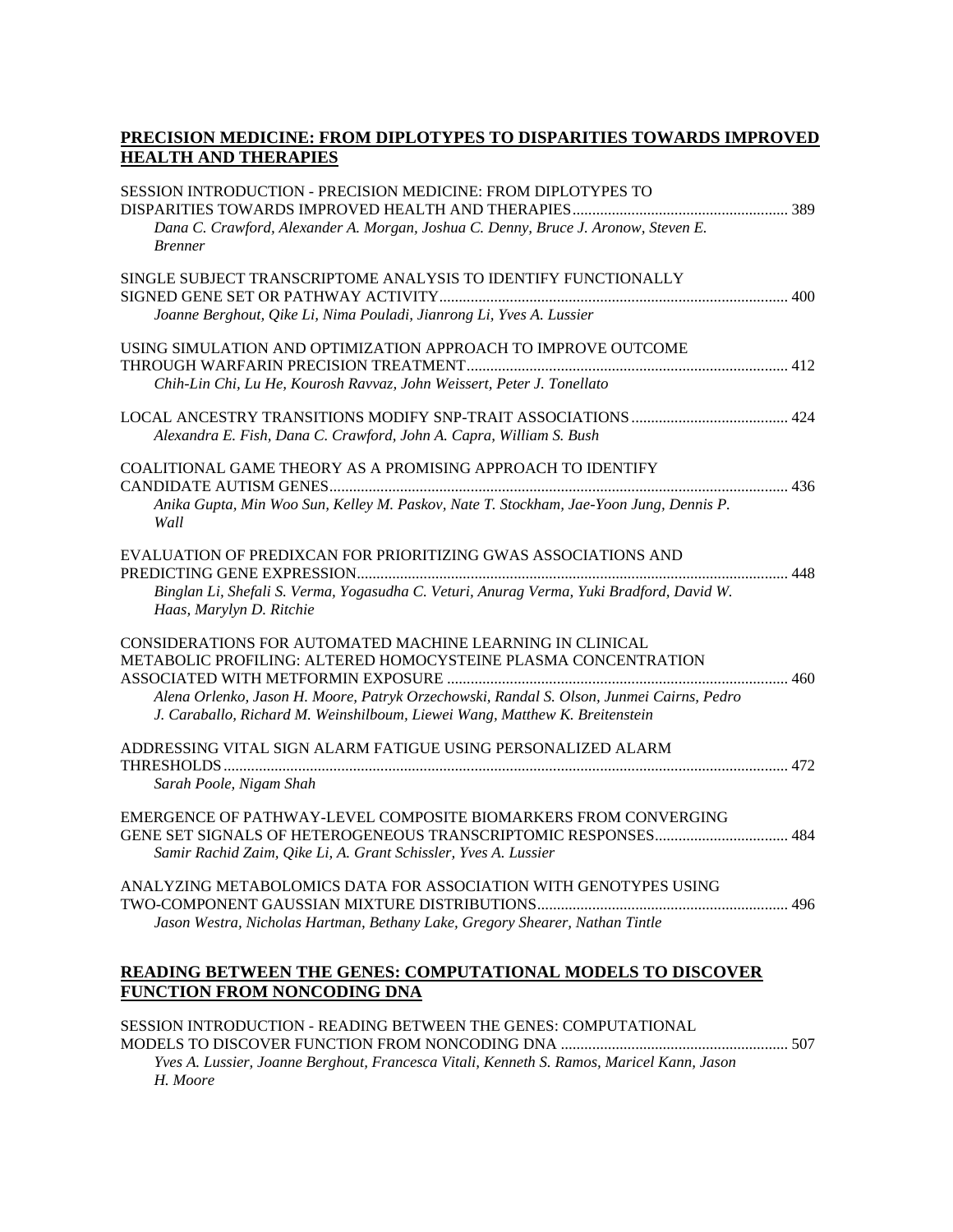| PAN-CANCER ANALYSIS OF EXPRESSED SOMATIC NUCLEOTIDE VARIANTS IN LONG                                                                                                                  |  |
|---------------------------------------------------------------------------------------------------------------------------------------------------------------------------------------|--|
| Travers Ching, Lana X. Garmire                                                                                                                                                        |  |
| CONVERGENT DOWNSTREAM CANDIDATE MECHANISMS OF INDEPENDENT<br>INTERGENIC POLYMORPHISMS BETWEEN CO-CLASSIFIED DISEASES IMPLICATE                                                        |  |
|                                                                                                                                                                                       |  |
| Jiali Han, Jianrong Li, Ikbel Achour, Lorenzo Pesce, Ian Foster, Haiquan Li, Yves A. Lussier                                                                                          |  |
| NETWORK ANALYSIS OF PSEUDOGENE-GENE RELATIONSHIPS: FROM PSEUDOGENE<br>Travis S. Johnson, Sihong Li, Jonathan R. Kho, Kun Huang, Yan Zhang                                             |  |
| LEVERAGING PUTATIVE ENHANCER-PROMOTER INTERACTIONS TO INVESTIGATE<br>Elisabetta Manduchi, Alessandra Chesi, Molly A. Hall, Struan F. A. Grant, Jason H. Moore                         |  |
| ADVANCES IN TEXT MINING AND VISUALIZATION FOR PRECISION MEDICINE                                                                                                                      |  |
| SESSION INTRODUCTION - ADVANCES IN TEXT MINING AND VISUALIZATION FOR                                                                                                                  |  |
| Graciela Gonzalez-Hernandez, Abeed Sarker, Karen O'Connor, Casey Greene, Hongfang Liu                                                                                                 |  |
| Mayla Boguslav, K. Bretonnel Cohen, William A. Baumgartner Jr., Lawrence E. Hunter                                                                                                    |  |
| VISAGE: INTEGRATING EXTERNAL KNOWLEDGE INTO ELECTRONIC MEDICAL<br>Edward W. Huang, Sheng Wang, Chengxiang Zhai                                                                        |  |
| GENEDIVE: A GENE INTERACTION SEARCH AND VISUALIZATION TOOL TO<br>Paul Previde, Brook Thomas, Mike Wong, Emily K. Mallory, Dragutin Petkovic, Russ B.                                  |  |
| Altman, Anagha Kulkarni                                                                                                                                                               |  |
| ANNOTATING GENE SETS BY MINING LARGE LITERATURE COLLECTIONS WITH                                                                                                                      |  |
| Sheng Wang, Jianzhu Ma, Michael Ku Yu, Fan Zheng, Edward W. Huang, Jiawei Han, Jian<br>Peng, Trey Ideker                                                                              |  |
| WORKSHOPS                                                                                                                                                                             |  |
| THE DIVERSITY AND DISPARITY IN BIOMEDICAL INFORMATICS (DDBI) WORKSHOP  614<br>William Southerland, S. Joshua Swamidass, Philip R. O. Payne, Laura Wiley, Clarlynda<br>Williams-Devane |  |
| INTEGRATING COMMUNITY-LEVEL DATA RESOURCES FOR PRECISION MEDICINE                                                                                                                     |  |
| William S. Bush, Dana C. Crawford, Farren Briggs, Darcy Freedman, Chantel Sloan                                                                                                       |  |
| MACHINE LEARNING AND DEEP ANALYTICS FOR BIOCOMPUTING: CALL FOR                                                                                                                        |  |
| Dragutin Petkovic, Lester Kobzik, Christopher Re                                                                                                                                      |  |